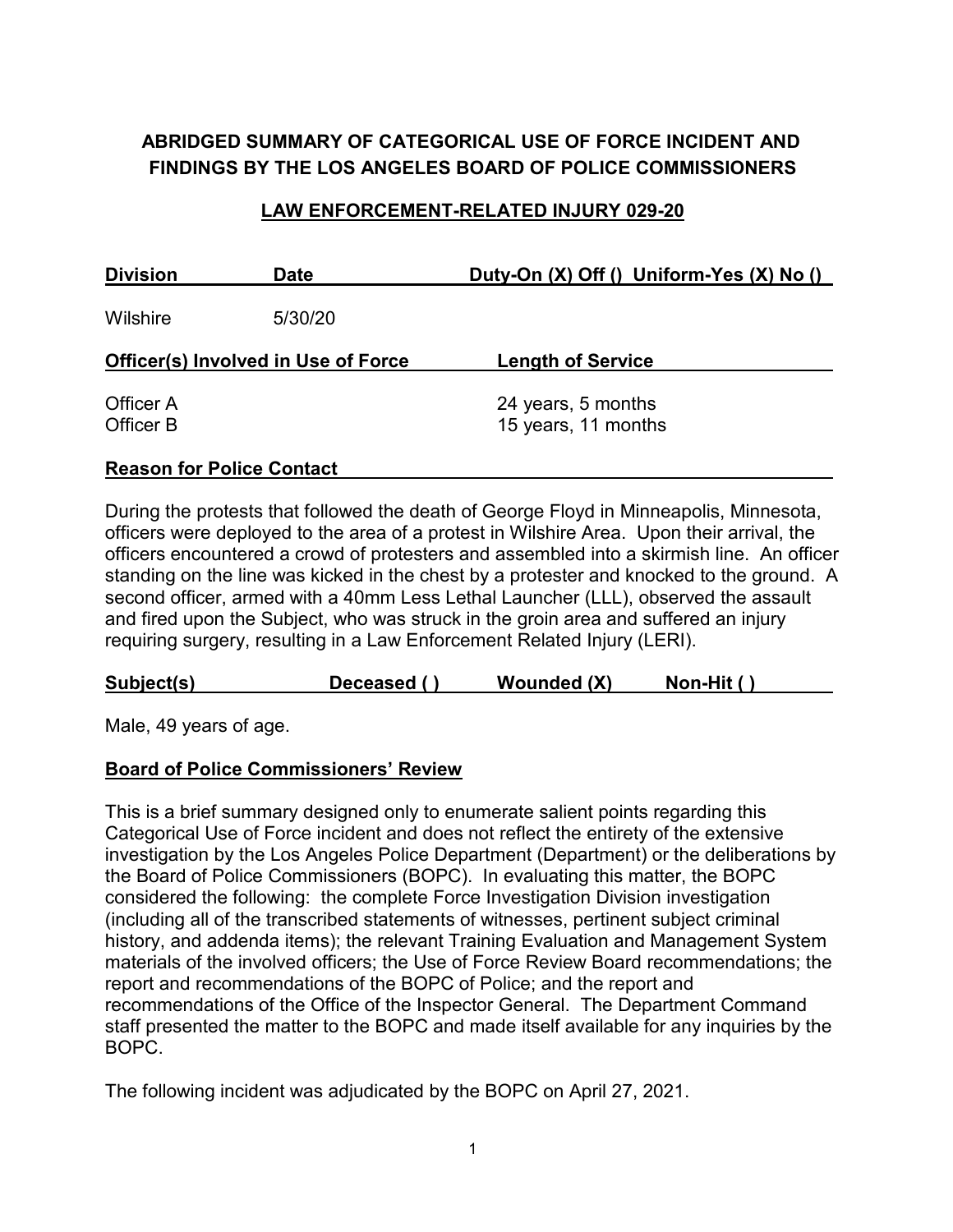## **Incident Summary**

On Saturday, May 30, 2020, at approximately 1300 hours, officers, assigned as a Tactical Support Element (TSE), were deployed to the Wilshire Area in response to growing protests following the death of George Floyd in Minneapolis, MN. A preplanned protest was scheduled to take place at Pan Pacific Park and attendance was expected to be sizeable.

The Tactical Support Element consisted of 22 personnel attired in dark blue utility style police uniforms, black tactical vests and black ballistic helmets with face shields. The uniforms were outfitted with patches on each shoulder indicating "Los Angeles Police Metro" patches on the front and back sides of their vests displaying the officer's last names and the officers' serial numbers affixed to the back of their ballistic helmets. All officers were equipped with Body-Worn Video (BWV) cameras attached to the front of their tactical vests.

At approximately 1425 hours, the TSE was attending a briefing at the Command Post (CP) located in the north parking lot of an entertainment studio. During the briefing, a Mobile Field Force (MFF) squad broadcasted a request for help at 3<sup>rd</sup> Street and Edinburgh Avenue, advising they were surrounded by a large hostile crowd.

The Tactical Support Element's mission was to provide support for the MFF squad and a Metropolitan Transit Authority (MTA) bus, believed to have passengers, that were surrounded by hostile protestors. Officers responded on platforms affixed to the sides of modified Chevrolet Suburban vehicles to the area of 3<sup>rd</sup> Street and Edinburgh Avenue. The following personnel were part of the responding TSE and have been identified for their involvement in or proximity to the isolated incident resulting in the aforementioned LERI.

| Personnel    | Assignment                |
|--------------|---------------------------|
|              |                           |
| Lieutenant A | <b>TSE Platoon Leader</b> |
| Officer A    | 40mm Less-Lethal Launcher |
| Officer B    | <b>Skirmish Line</b>      |
| Officer C    | <b>Skirmish Line</b>      |
| Officer D    | <b>Skirmish Line</b>      |

At approximately 1429 hours, the Suburban vehicles arrived at the intersection of 3<sup>rd</sup> Street and Edinburgh Avenue. The officers dismounted and formed a skirmish line on the east side of the intersection facing east. As this occurred, the large crowd began to move toward the skirmish line, where they began to chant and confront the officers. According to the officers, the crowd was very aggressive as they began to verbally threaten the officers and refused instructions to leave the area.

Officers A, B, C, and D were positioned on the north end of the skirmish line, on or near the north sidewalk of 3<sup>rd</sup> Street. Lieutenant A, who positioned behind the skirmish line,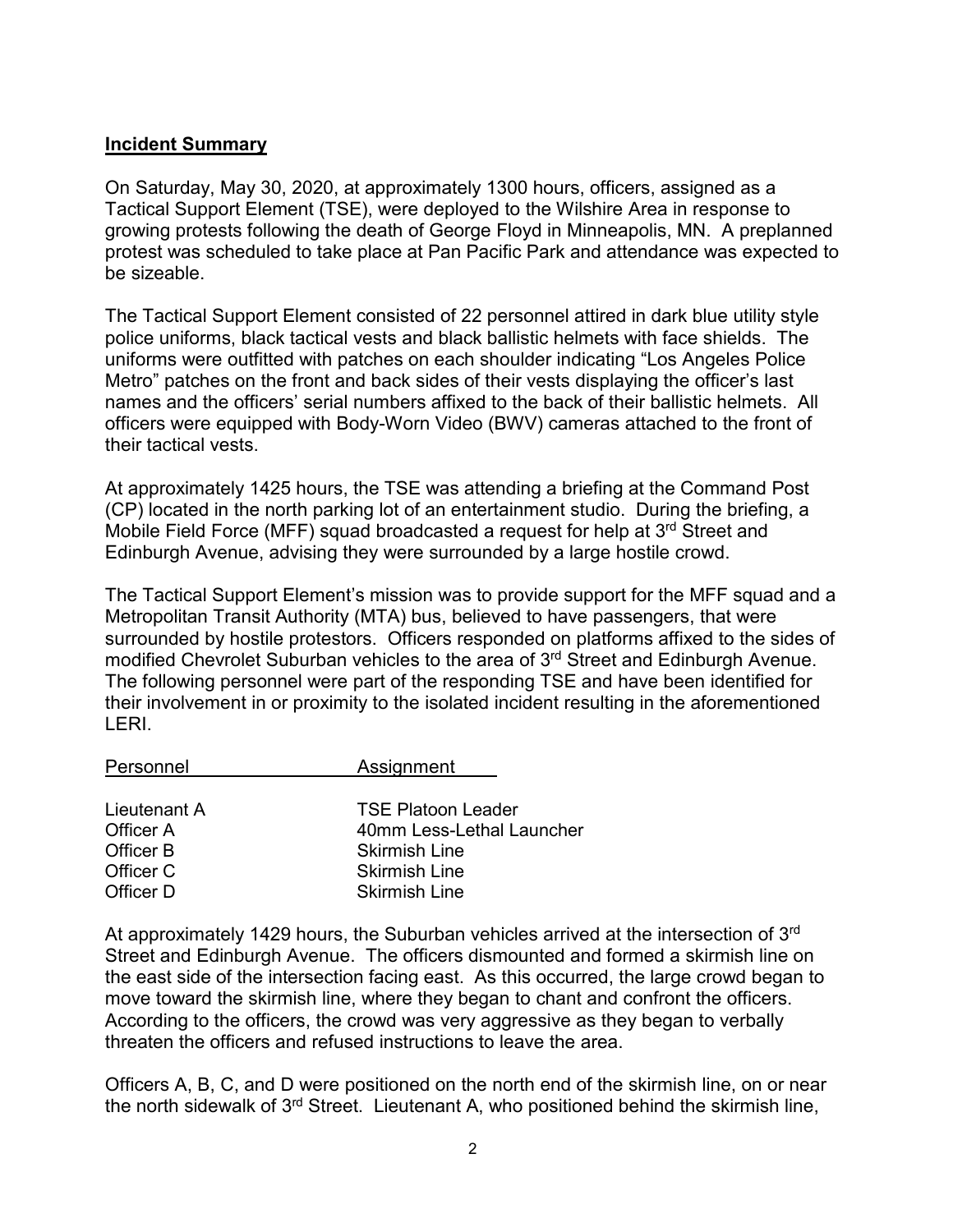continued to evaluate the crowd and officers as he/she moved from the northside to the southside. At approximately 1435 hours, the skirmish line was directed to move forward (east) to where the officers and potentially the passengers of the MTA bus were in need of help. The skirmish line moved approximately 180 feet forward and stopped. Officer C was standing in a dirt area containing palm trees and shrubs that separated the north sidewalk and a commercial parking lot. Officer D was positioned to Officer C's left, standing in the parking lot, and Officer B was positioned to Officer C's right, standing on the street. Officer A, armed with his/her 40mm Less-Lethal Launcher, was directly behind Officer B.

The following is a depiction of the events that occurred based on actions captured on Officer's BWV and Officer C's perceptions.

At 14:50:42 hours, a male (the Subject) wearing a green hat, sunglasses, a black gatorstyle mask covering his lower face, a white T-shirt, and black shorts, appeared from the crowd and stood in front of Officers B and C. The Subject lowered his mask and immediately extended out his right arm, pointed his finger and began shouting at Officer B, "Calm the [expletive] down. Just chill the [expletive] out. Chill the [expletive] out."

At 14:50:46 hours, as captured on BWV, Officer C stated, "Back-up. Leave the area." The Subject turned his attention to Officer C and stated, "Shut the [expletive] up, [expletive] you."

At 14:51:25 hours, the Subject began looking around as he backed-up into the crowd and raised his mask over his mouth and nose. At 14:51:30 hours, an unidentified male wearing a straw hat and black T-shirt, appeared to be talking on his cell phone as he walked from the center of the skirmish line to the north, directly in front of Officer C. According to Officer C, "that male […] side stepped to his left and pushed his body into my body, pushed himself into my baton, pressing my baton towards my chest area. At which time, I extended my baton pushing him away from me."

After pushing the unidentified male to his left, Officer C turned back toward the crowd. The Subject had moved back toward the front of the crowd and was now standing directly behind two women. At 14:51:38 hours, as depicted on Officer C's BWV, the Subject appeared to be looking in Officer C's direction as he grabbed the shoulders of two women in front of him. As captured on BWV, the Subject appeared to be using their shoulders as stabilization as he lowered his center of gravity.

At this time, an unidentified male jumped up from behind the Subject and threw an empty 37mm cannister at Officer C. According to Officer C, "I saw him jump up above the crowd. And he threw a metal object in my direction."

The Subject's actions were simultaneous with the throwing of the 37mm cannister as he thrust forward and lifted his right leg and kicked out at Officer C. His kick struck Officer C in the chest, knocking him/her to the ground. Officer C landed on his/her back in the landscaped planter adjacent to the sidewalk.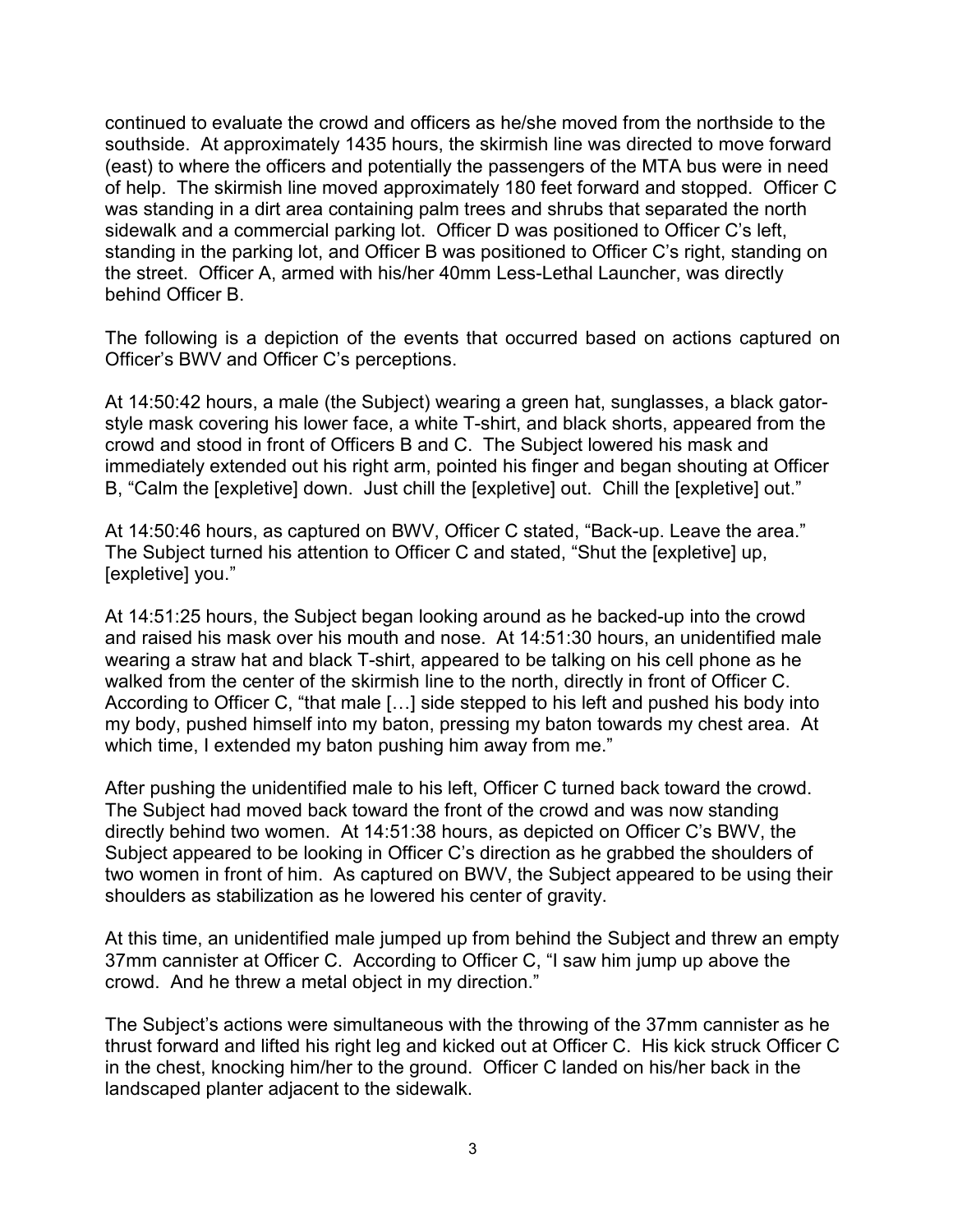Officer A was approximately 10 to 15 feet behind the skirmish line when he/she saw the Subject kick Officer C and knock Officer C to the ground. According to Officer A, as soon as he/she saw the assault on Officer C, he/she was concerned the Subject would continue the assault and/or assault other officers on the skirmish line. He/she (Officer A) shouldered his/her 40mm less-lethal launcher, acquired a sight on the Subject's midsection, and fired a single shot from an approximate distance of 15 to 20 feet.

The 40mm projectile struck the Subject in the groin area and deflected off his left thigh. After firing the round, Officer A lowered the less-lethal launcher, removed the fired casing, and loaded a live round into the chamber. He/she came back up on target; however, the Subject had disappeared into the crowd.

According to the Subject, he obtained transportation from a ride-share vehicle to a hospital, arriving there at approximately 1600 hours. The Subject underwent surgery to treat an injury he sustained as a result of the impact from the 40mm projectile and was discharged from the hospital in the early hours of May 31, 2020.

On June 25, 2020, the Subject brought this incident to the attention of the Los Angeles Police Department with the filing of a formal complaint. On July 9, 2020, he was interviewed by investigators from Internal Affairs, and he eventually provided the Department with a signed authorization for the release of his medical records. On August 4, 2020, the medical records were retrieved from the hospital where he was treated. On August 20, 2020, investigators from FID briefed Department command staff from Professional Standards Bureau and personnel from the Office of the Inspector General. It was determined this incident met the criteria of a LERI.

### **Los Angeles Board of Police Commissioners' Findings**

The BOPC reviews each Categorical Use of Force incident based upon the totality of the circumstances, namely all of the facts, evidence, statements and all other pertinent material relating to the particular incident. In every case, the BOPC makes specific findings in three areas: Tactics of the involved officer(s); Drawing/Exhibiting of a firearm by any involved officer(s); and the Use of Force by any involved officer(s). Based on the BOPC's review of the instant case, the BOPC made the following findings:

# **A. Tactics**

The BOPC found the tactics of Officers A and B to warrant a Tactical Debrief.

# **B. Less-Lethal Use of Force**

The BOPC found Officers A and B's less-lethal uses of force to be In Policy.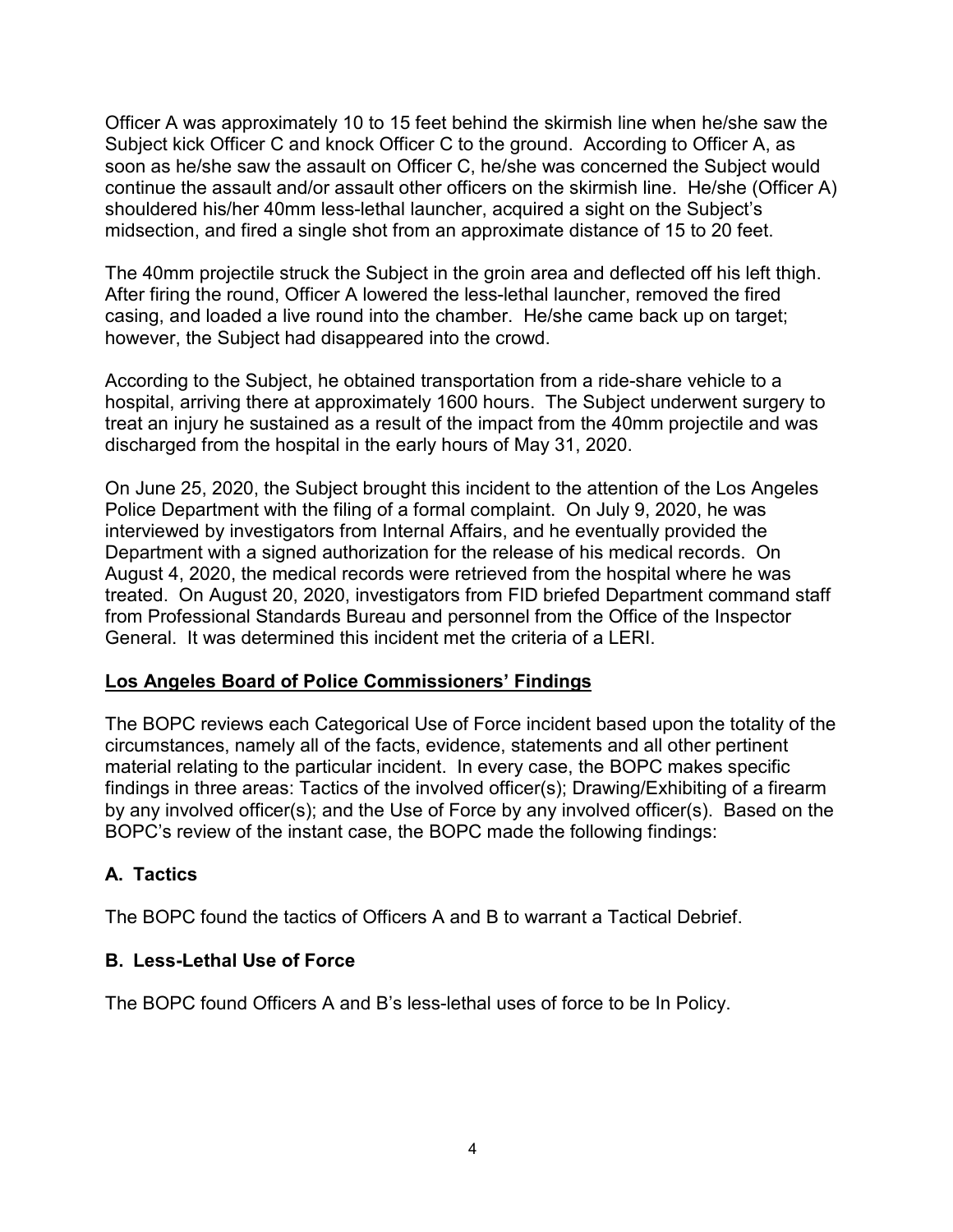## **Basis for Findings**

In making its decision in this matter, the Commission is mindful that every "use of force by members of law enforcement is a matter of critical concern both to the public and the law enforcement community. It is recognized that some individuals will not comply with the law or submit to control unless compelled to do so by the use of force; therefore, law enforcement officers are sometimes called upon to use force in the performance of their duties. It is also recognized that members of law enforcement derive their authority from the public and therefore must be ever mindful that they are not only the guardians, but also the servants of the public. The Department's guiding principle when using force shall be reverence for human life. Officers shall attempt to control an incident by using time, distance, communications, and available resources in an effort to de-escalate the situation, whenever it is safe, feasible, and reasonable to do so. As stated below, when warranted, Department personnel may use objectively reasonable force to carry out their duties. Officers may use deadly force only when they reasonably believe, based on the totality of circumstances, that such force is necessary in defense of human life.

Officers who use unreasonable force degrade the confidence of the community we serve, expose the Department and fellow officers to physical hazards, violate the law and rights of individuals upon whom unreasonable force or unnecessary deadly force is used, and subject the Department and themselves to potential civil and criminal liability. Conversely, officers who fail to use force when warranted may endanger themselves, the community and fellow officers." (Special Order No. 4, 2020, Policy on the Use of Force - Revised.)

The Commission is cognizant of the legal framework that exists in evaluating use of force cases, including the United States Supreme Court decision in Graham v. Connor, 490 U.S. 386 (1989), stating that:

"The reasonableness of a particular use of force must be judged from the perspective of a reasonable officer on the scene, rather than with the 20/20 vision of hindsight. The calculus of reasonableness must embody allowance for the fact that police officers are often forced to make splitsecond judgments – in circumstances that are tense, uncertain and rapidly evolving – about the amount of force that is necessary in a particular situation."

The Commission is further mindful that it must evaluate the actions in this case in accordance with existing Department policies. Relevant to our review are Department policies that relate to the use of force:

**Use of De-Escalation Techniques**. It is the policy of this Department that, whenever practicable, officers shall use techniques and tools consistent with Department escalation training to reduce the intensity of any encounter with a suspect and enable an officer to have additional options to mitigate the need to use a higher level of force while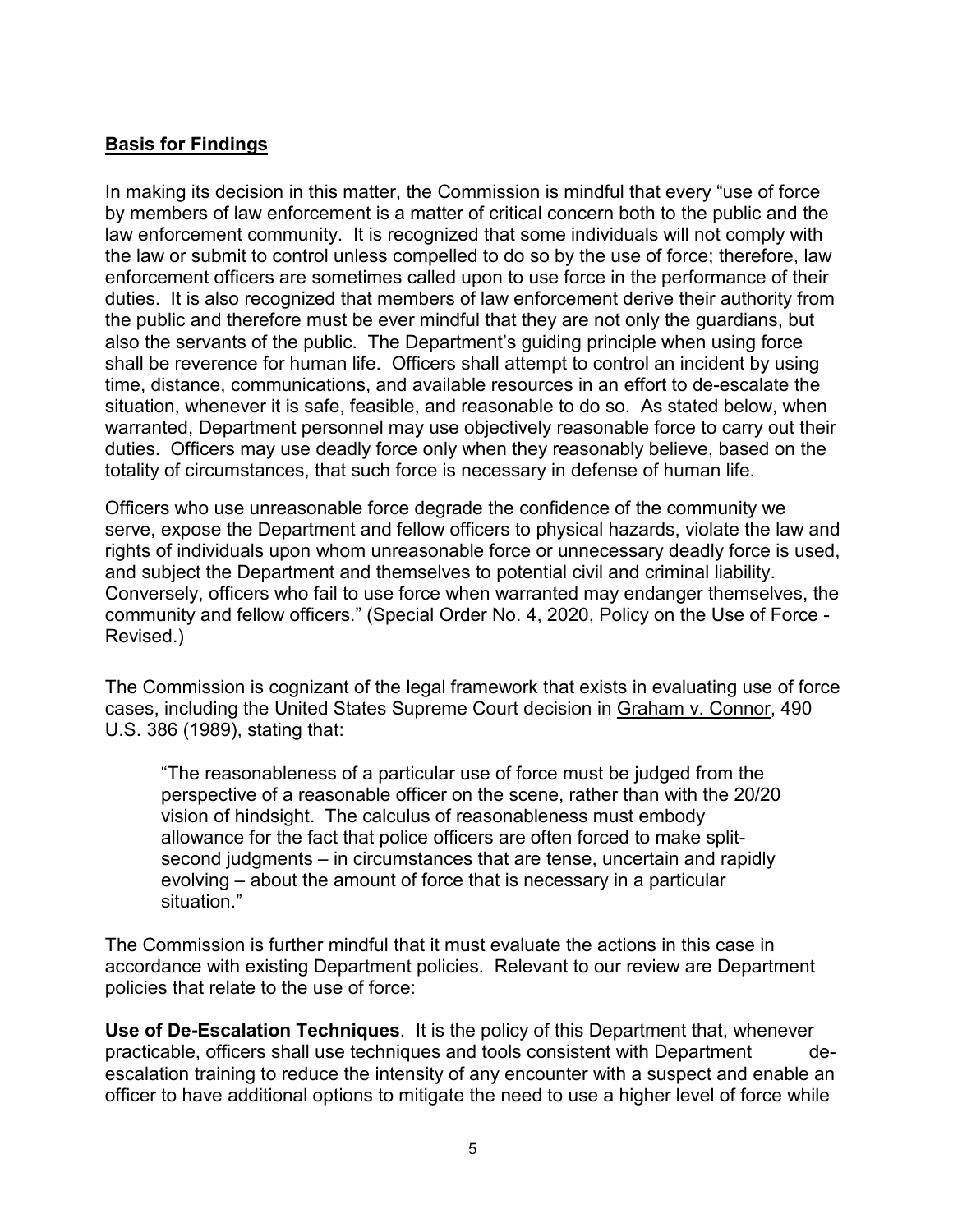maintaining control of the situation.

**Use of Force – Non-Deadly**. It is the policy of the Department that personnel may use only that force which is "objectively reasonable" to:

- Defend themselves:
- Defend others;
- Effect an arrest or detention;
- Prevent escape; or,
- Overcome resistance.

**Use of Force** – **Deadly.** It is the policy of the Department that officers shall use deadly force upon another person only when the officer reasonably believes, based on the totality of circumstances, that such force is necessary for either of the following reasons:

- To defend against an imminent threat of death or serious bodily injury to the officer or another person; or,
- To apprehend a fleeing person for any felony that threatened or resulted in death or serious bodily injury, if the officer reasonably believes that the person will cause death or serious bodily injury to another unless immediately apprehended. Where feasible, a peace officer shall, prior to the use of force, make reasonable efforts to identify themselves as a peace officer and to warn that deadly force may be used, unless the officer has objectively reasonable grounds to believe the person is aware of those facts.

In determining whether deadly force is necessary, officers shall evaluate each situation in light of the particular circumstances of each case and shall use other available resources and techniques if reasonably safe and feasible.

**Note:** Because the application of deadly force is limited to the above scenarios, an officer shall not use deadly force against a person based on the danger that person poses to themselves, if an objectively reasonable officer would believe the person does not pose an imminent threat of death or serious bodily injury to the officer or another person.

**The Department's Evaluation of Deadly Force.** The Department will analyze an officer's use of deadly force by evaluating the totality of the circumstances of each case consistent with the California Penal Code Section 835(a), as well as the factors articulated in Graham v. Connor. (Special Order No. 4, 2020, Policy on the Use of Force - Revised.)

An officer's decision to draw or exhibit a firearm should be based on the tactical situation and the officer's reasonable belief that there is a substantial risk that the situation may escalate to the point where deadly force may be justified. (Los Angeles Police Department Manual.)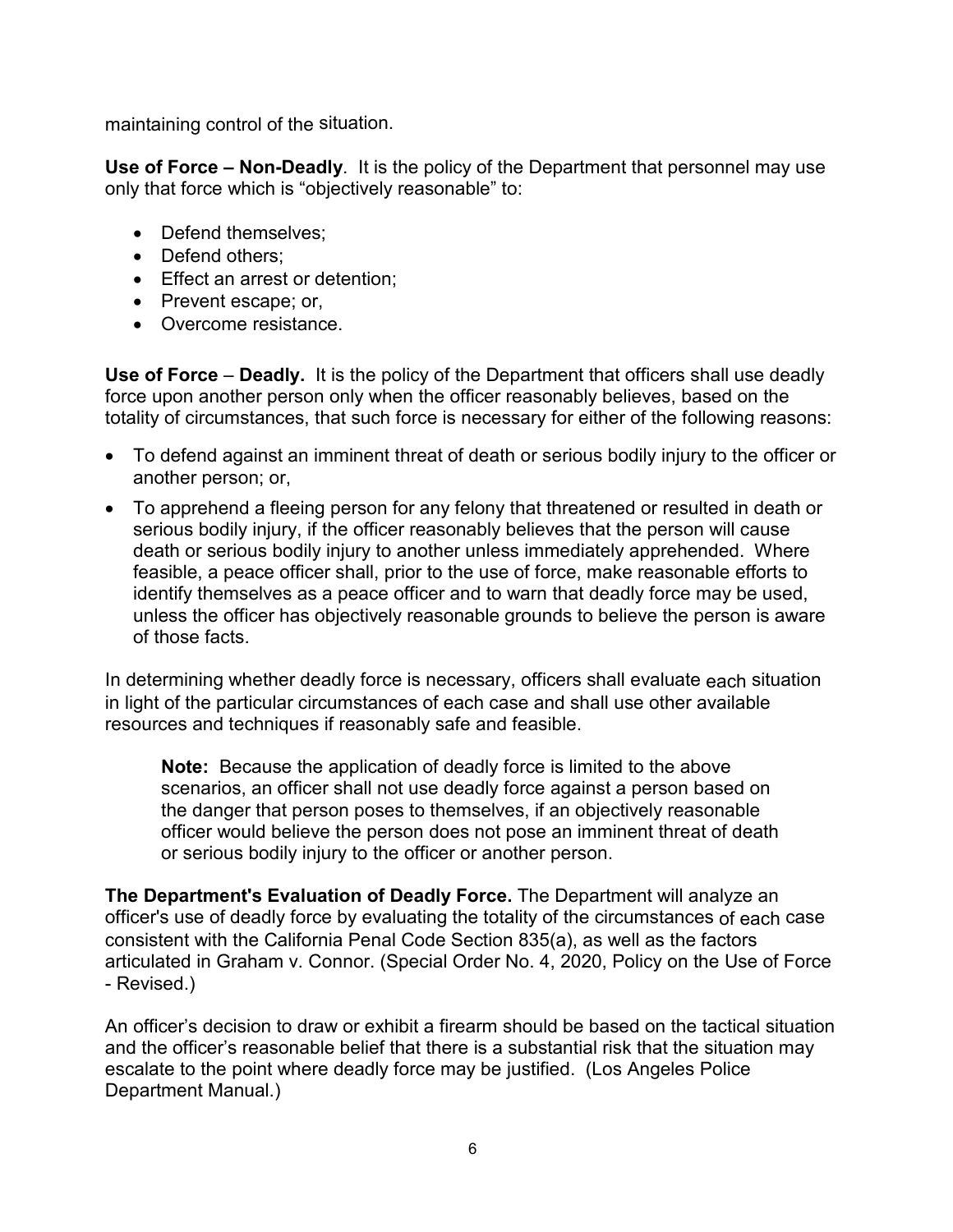# **A. Tactics**

## *Tactical De-Escalation Techniques*

- **P**lanning
- **A**ssessment
- **T**ime
- **R**edeployment and/or Containment
- **O**ther Resources
- **L**ines of Communication (Use of Force Tactics Directive No. 16, October 2016, Tactical De-Escalation Techniques)

Tactical de-escalation does not require that an officer compromise his or her safety or increase the risk of physical harm to the public. De-escalation techniques should only be used when it is safe and prudent to do so.

**Planning** – On the day of the incident, a plan to deploy to the pre-planned protest had been created among the TSE, which included both Officers A and B. During the plan, it was determined that Officer A would be assigned to the less-lethal force cadre. Officer B was assigned to the skirmish line. Officers A and B had responded to numerous incidents involving violent protestors throughout the day. Officer A believed there would possibly be violent protestors at the location due to the help call, which had been broadcast and the further information broadcast, stating that protestors were vandalizing a bus and had surrounded officers of a mobile field force. Officer A had prepared his/her 40mm LLL by loading it with one sponge round.

The BOPC noted the length of time from Officers A and B observing the Subject's attack on Officer C to the time Officers A and B utilized force to stop the Subject's attack. The BOPC concluded that while Officers A and B had very limited time to create a plan, they had been engaged in active planning leading up to the incident. Officer A was a part of the planning process when TSE members determined Officer A would be a part of the less-lethal cadre. Additionally, Officer A ensured he/she had received authorization to utilize less-lethal force if necessary, while en route to the location. Officer B did not have time to create a plan prior to striking the Subject but had given numerous verbal warnings to protestors in front of and near him/her and had warned them to get further back.

**Assessment** – Officer A, while standing in front of a large and violent crowd, continuously assessed his/her surroundings. Officer A observed the Subject kick Officer C, causing Officer C to fall backwards to the ground. Officer A discharged one sponge round from his/her 40mm LLL, striking the Subject in the groin. Officer A assessed and determined the Subject was no longer a threat. Officer B continuously assessed his/her surroundings and observed Officer C fall backwards to the ground after being kicked by the Subject. Officer B utilized his/her baton to deliver one strike to the Subject's thigh. Officer B assessed after the strike and determined the Subject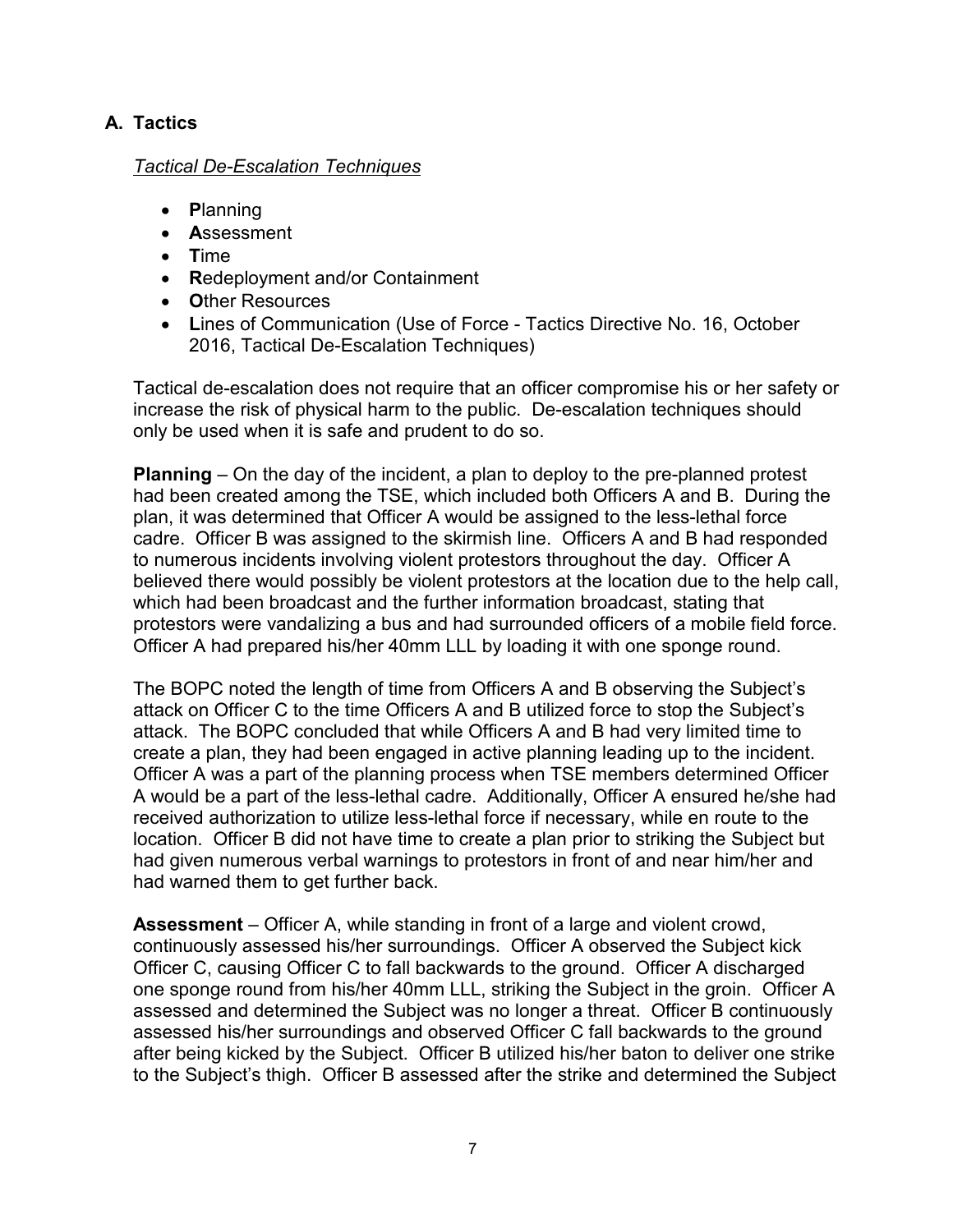no longer posed a threat. Both Officers A and B continued to assess as the Subject turned away and ran back into the crowd.

**Time** – The BOPC noted the length of time from Officers A and B observing the Subject's attack on Officer C to the time Officers A and B utilized force to stop the Subject's attack. The BOPC concluded that Officers A and B responded to an immediate violent attack from the Subject and had very limited time to choose other options.

**Redeployment and/or Containment –** Officer A redeployed from his/her original location of 5-10 feet behind the skirmish line and moved to a position that was approximately 15-20 feet from the Subject. Officer A was able to acquire a sight picture of the Subject's center mass from his/her position. Officer A observed the Subject flee into the crowd of protestors and did not attempt to contain the Subject.

The BOPC noted Officers A and B's decision to not to contain the Subject. They considered Department policy regarding attempts at containing a suspect in this instance and utilized the expertise of a Subject Matter Expert (SME). The SME advised that Department policy does not require officers assigned to a blocking force or mobile field force to apprehend a suspect that they cannot locate. In this instance, the Subject had fled into the crowd of protestors and was not visible to Officers A and B. The BOPC acknowledged Officers A and B's statements which revealed each officer would have attempted to contain the Subject in order to render aid to him had they been able to locate him.

### **Other Resources** – None

**Lines of Communication** – Officers A and B continually verbalized with the crowd and with the Subject to move back and to leave the area prior to becoming involved in a use of force with the Subject. After striking the Subject with the 40mm LLL sponge round, Officer A broadcast the incident over the tactical frequency and provided the Subject's description and last known location.

The BOPC noted the Subject's violent kick and forward movement, indicating the Subject would have continued his violent actions had he not been stopped. They concluded de-escalation techniques were not feasible for Officers A and B due to the need for immediate actions to stop the threat that the Subject posed to Officer C and surrounding officers.

• During its review of this incident, the BOPC noted the following tactical considerations:

## **1. Rendering Medical Treatment**

Officers A and B, after using force on the Subject, observed the Subject disappear into the crowd of protestors, which were in front of Officers A and B. Officers A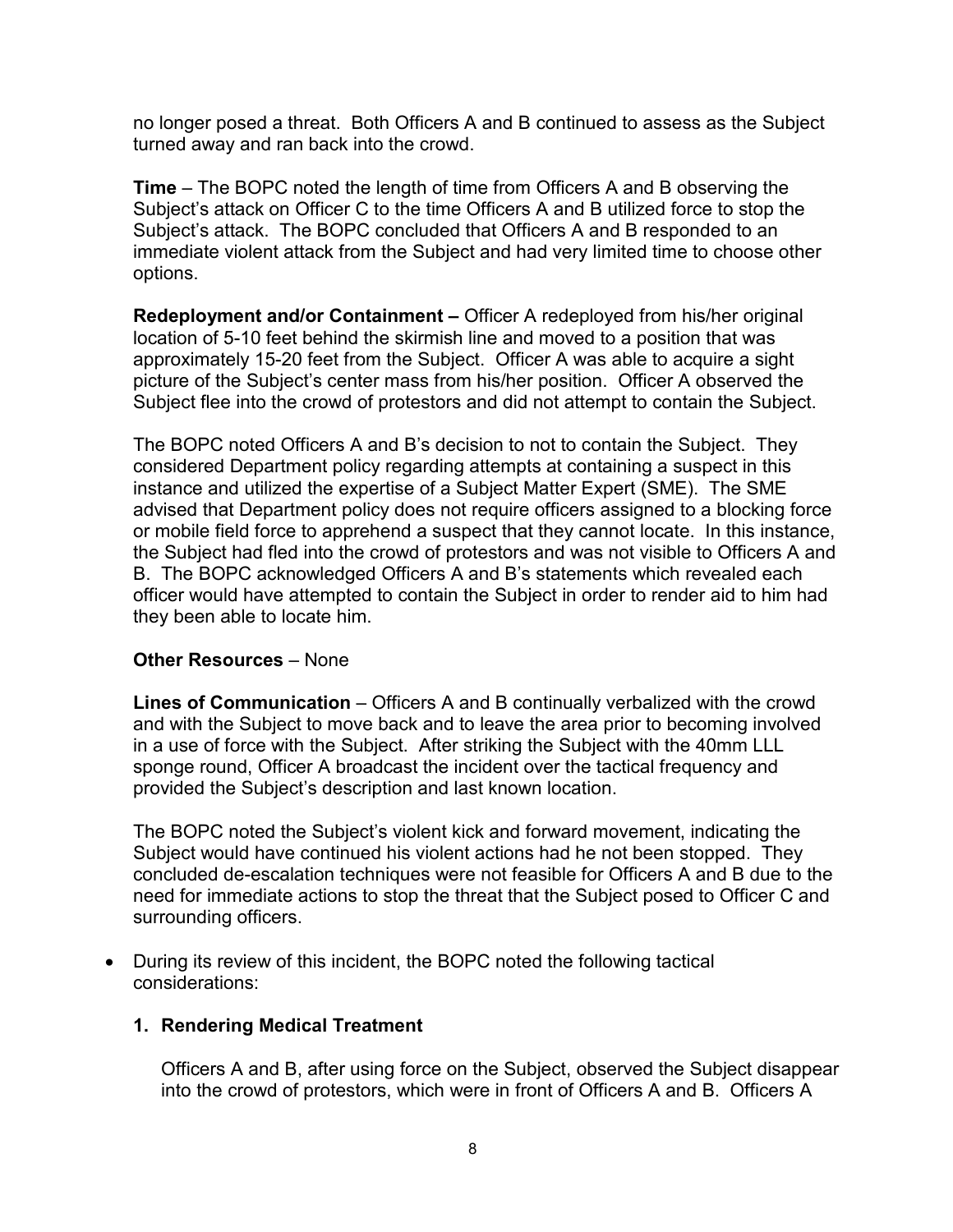and B stated they were unable to observe the Subject in the crowd. Officers A and B therefore did not request medical treatment for the Subject.

According to the FID investigation, the Subject stated to medical staff at the hospital that he quickly ran from the scene after he was struck by the sponge round.

The BOPC noted the nature of the crowd and crowd members' violent actions toward the officers. They concluded there were no feasible opportunities for Officers A and B to locate the Subject to render aid. The BOPC noted Officers A and B's decision to not contain the Subject. They considered Department policy regarding attempts at containing a suspect in this instance and utilized the expertise of a SME. The SME advised Department policy does not require officers assigned to a blocking force or mobile field force to leave their assignment in order to apprehend a suspect that they cannot locate. In this instance, the Subject had fled into the crowd of protestors and was not visible to Officers A and B. The BOPC acknowledged Officers A and B's articulation which revealed each officer would have attempted to contain the Subject in order to render aid to him had they been able to see him.

Based on the totality of the circumstances, the BOPC determined that Officers A and B's actions were not a deviation from approved Department tactical training.

### **2. Use of Force Warning**

An officer shall give a verbal warning in situations which require the use of a TASER, Bean Bag Shotgun, less-lethal munitions or impact device to control an individual, when feasible. The warning is not required when an officer is attacked and must respond to the suspect's actions. Additionally, if a tactical plan requires the element of surprise in order to stabilize the situation, a warning is not necessary.

The verbal warning should include a command and a warning of potential consequences of the use of force. The command should be similar to, "drop the weapon," or "stop what you are doing" and "followed by "or we may use the Beanbag Shotgun, and that may cause you serious injury" (Los Angeles Police Department Use of Force – Tactics Directive No. 6.2, Beanbag Shotgun – March 2013).

Officer A did not give a verbal warning prior to using less-lethal force. Officer A believed the Subject would have enacted further violence on Officer C or officers nearby had the Subject not been stopped immediately.

The BOPC noted Department policy and acknowledged that a use of force warning was not required when an officer is being attacked, as was the case with Officer C. Additionally, the officers determined a use of force warning was not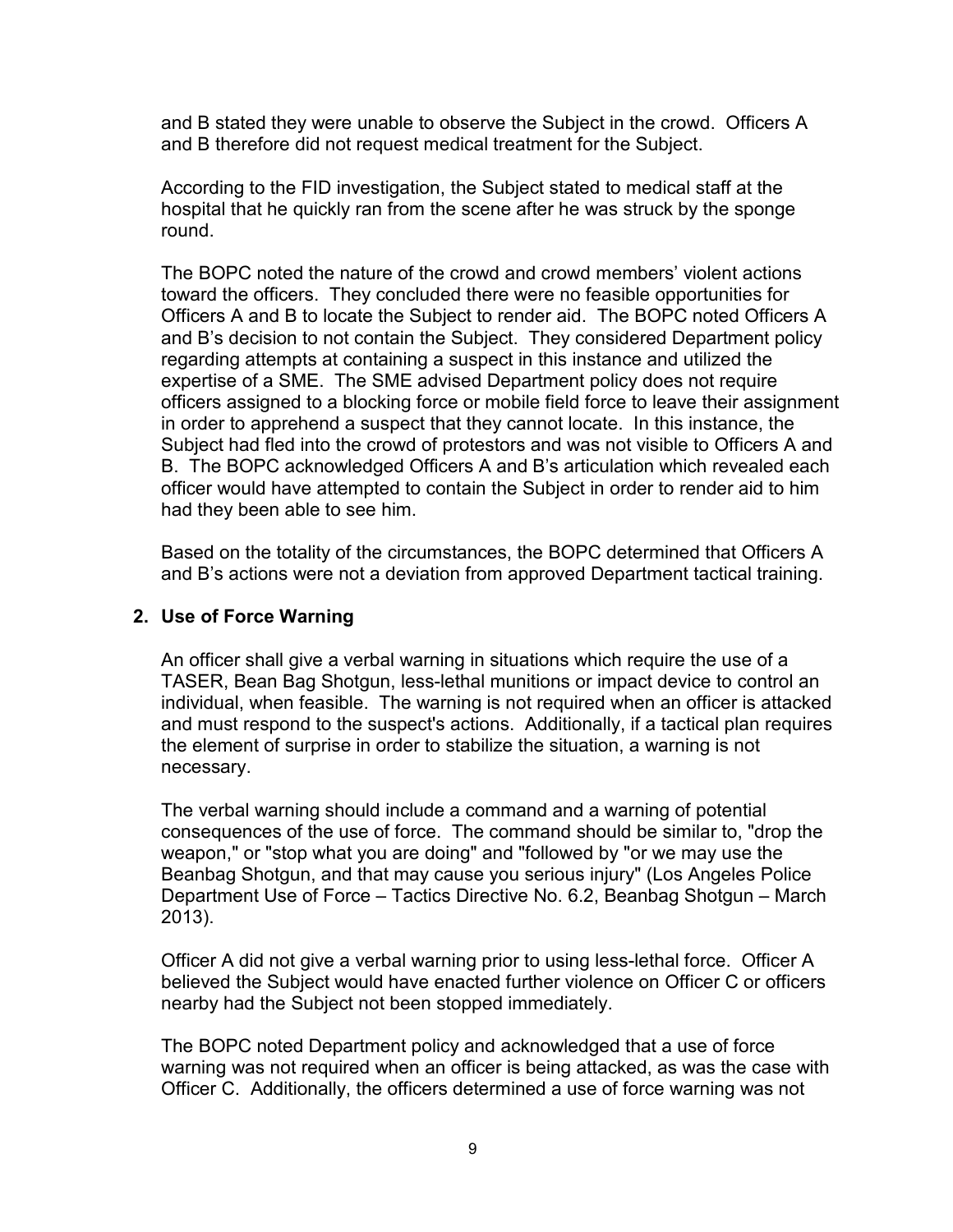feasible and the delay caused by providing such a warning could have potentially allowed the Subject additional time to enact further violence against officers. The BOPC further noted the Subject's efforts to injure Officer C and his/her forward movement, which could have had further impact on Officer C and surrounding officers.

- The BOPC also considered the following:
	- **1. Target Acquisition** Officer A observed the Subject kick Officer C in the chest, causing Officer C to fall back onto the ground. Officer A aimed his/her 40mm LLL at the Subject's center mass and fired one 40mm LLL sponge round, striking the Subject in the groin area. Officer A stated in his/her FID interview that the Subject was moving and not standing still at the time Officer A fired the round.

This topic was to be discussed at the Tactical Debrief.

• The evaluation of tactics requires that consideration be given to the fact that officers are forced to make split-second decisions under very stressful and dynamic circumstances. Tactics are conceptual and intended to be flexible and incident specific, which requires that each incident be looked at objectively and the tactics be evaluated based on the totality of the circumstances.

In conducting an objective assessment of this case, the BOPC determined that Officers A and B's actions were not a deviation from approved Department tactical training, thus requiring a finding of Tactical Debrief.

Each tactical incident also merits a comprehensive debriefing. In this case, there were areas identified where improvement could be made. A Tactical Debrief is the appropriate forum for the involved personnel to discuss individual actions that took place during this incident.

The BOPC found Officers A and B's tactics to warrant a Tactical Debrief.

### **B. Less-Lethal Use of Force**

• **Officer A** – (40mm LLL, one 40mm eXact iMpact sponge round)

According to Officer A, he/she observed the Subject "holding onto the people on either side of him" and leaning backwards with his leg extended toward Officer C. Officer A noticed Officer C, "disappear" from view and "knew" the Subject had just kicked Officer C. Officer A realized the Subject was in the middle of an "attack" on Officer C and also posed a threat to the officers on either side of Officer C as well. Officer A held his/her 40mm LLL in a slung position across his/her chest. From a position of approximately 15 to 20 feet away from the Subject, Officer A brought his/her 40mm LLL up from its slung position to a shouldered position. Officer A was able to easily identify the Subject and placed his/her 40mm LLL sight over the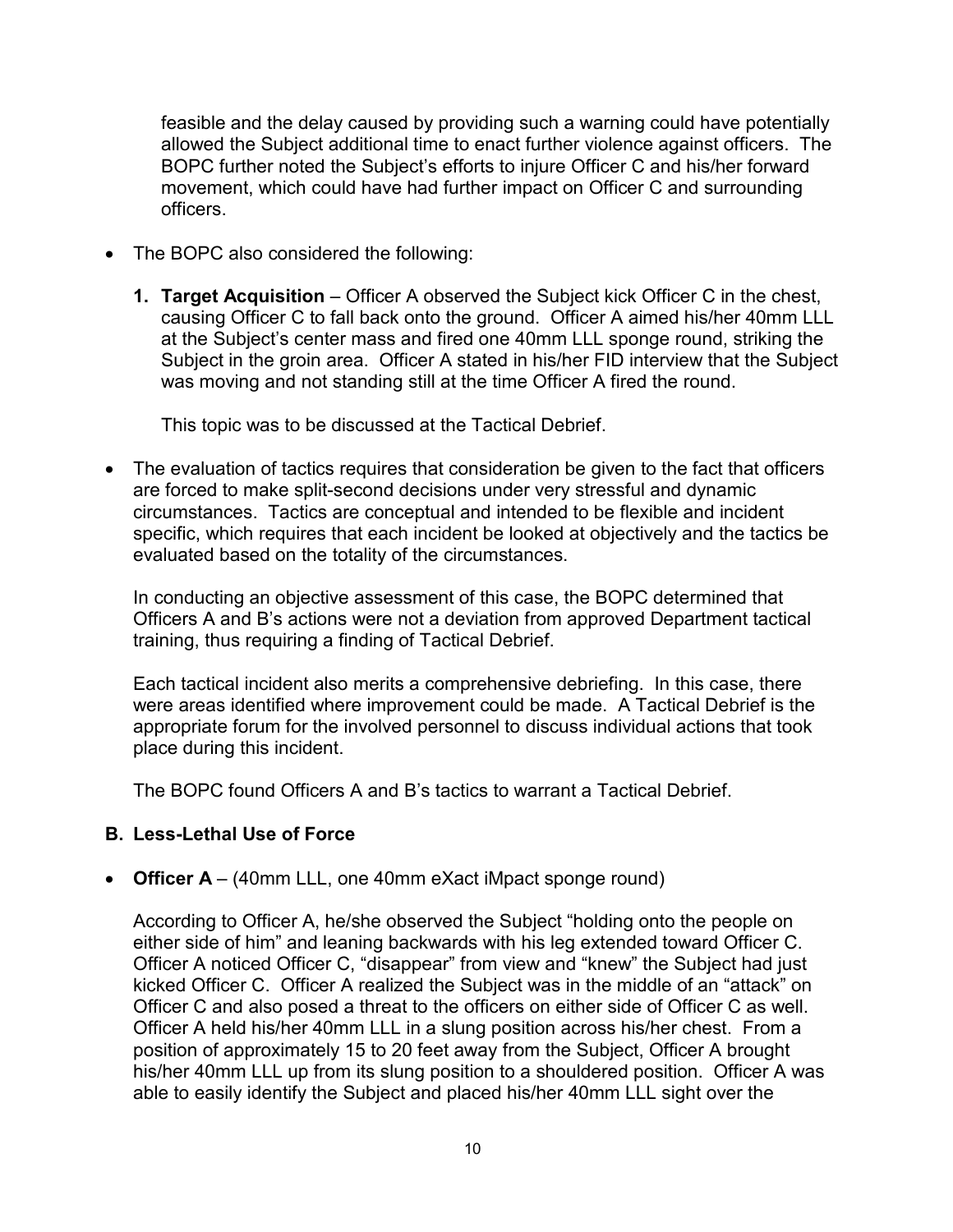Subject's "midsection." As the Subject was "mid-attack" on Officer C, Officer A began "responding to the violent attack" and fired one sponge round at the Subject's center mass while the Subject was in motion as he "thrust" forward. After discharging his/her 40mm LLL, Officer A brought his/her 40mm LLL "down" toward the ground, "ejected the spent casing", and loaded a live round into the 40mm LLL which took him/her approximately "two seconds" to complete. Officer A looked up and observed the Subject retreat into the crowd and out of his/her view. Officer A stated he/she never saw the Subject again. According to Officer A, he/she did not give a use of force warning prior to discharging his/her 40mm LLL because he/she believed his/her role was to "assist officers on the line and to look for targets" that were "attacking the officers."

According to the FID investigation, during Officer A's interview by FID detectives, Officer A stated, "correct" when asked if the Subject was moving and changing his position during the less-lethal use of force.

The BOPC considered Officer A's reasonableness in discharging his/her 40mm LLL. Officer A utilized less-lethal force due to the Subject's coordinated effort to violently kick Officer C and his continued forward movement toward Officer C. The BOPC compared the Subject's actions to the Department's policy regarding the use of the 40mm LLL, which required officers to determine if the suspect's actions were an immediate threat. The BOPC concluded the Subject's actions were an immediate threat to not only Officer C but the surrounding officers as well.

The BOPC noted Officer A's distance during his/her deployment of the 40mm LLL. Officer A deployed the 40mm LLL from an approximate distance of 15-20 feet. The BOPC recognized these distances were within the parameters for the utilization of the 40mm LLL according to Department policy. Additionally, the BOPC considered Officer A's decision to discharge his/her 40mm LLL while standing behind the skirmish line. The SME noted Department policy and its allowance for the 40mm LLL to be discharged from behind a skirmish line. The BOPC also noted Officer A did not provide a use of force warning prior to discharging the 40mm LLL. The BOPC concluded a use of force warning was not feasible due to the Subject's efforts to injure Officer C. The BOPC considered Department policy and acknowledged that a use of force warning is not required when an officer is being attacked, and the BOPC determined a warning could have allowed the Subject to gain further time to carry out additional violence on officers.

Additionally, the BOPC noted Officer A's single discharge of the 40mm LLL was effective and stopped the Subject from further attacks on Officer C. However, due to the Subject's dynamic movement during the incident, Officer A's 40mm LLL discharge contacted the Subject's groin area, which resulted in injury. The BOPC noted this target inaccuracy was due to the Subject's continued movement.

**Background** – At the time of discharging a single round from his/her 40mm LLL, Officer A was standing on the north sidewalk of Third Street. Officer A's background